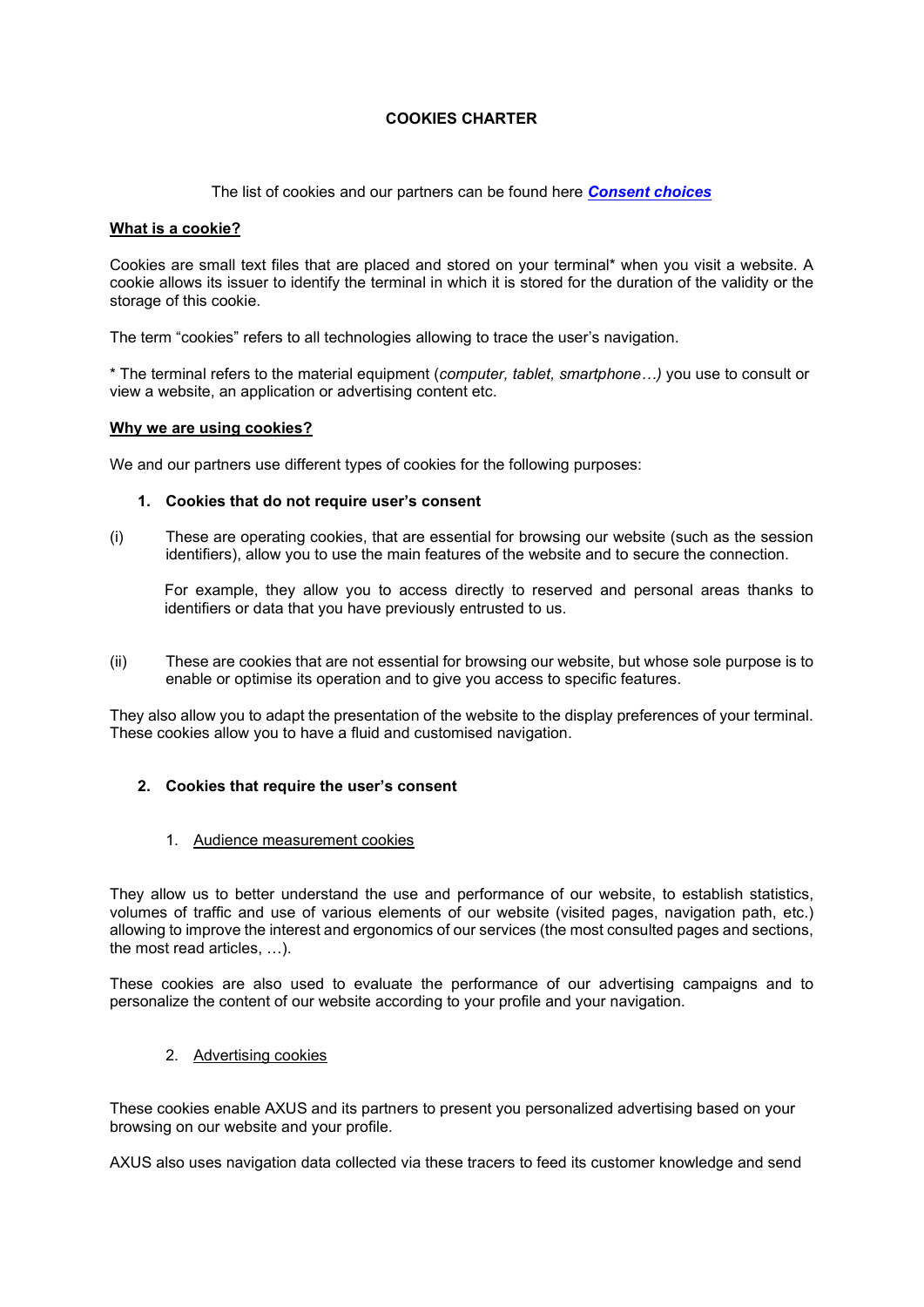you personalized communication according to your needs. However, refusing them will not have any impact on the use of our website.

It will only result in the display of advertising that does not take into account your interests and preferences.

### 3. Social network sharing cookies

Our website contains share buttons to social networks, that allow you to share contents from our website with others.

For more informations :

- Facebook : <https://fr-fr.facebook.com/policy.php>
- Twitter : <https://twitter.com/fr/privacy>
- LinkedIn: https://www.linkedin.com/legal/privacy-policy? l=fr\_FR
	- 4. Cookies related to videos

Cookies deposited via video sharing services allow you to view directly on our site the selected multimedia content.

For more informations:

- Youtube: [https://www.youtube.com/intl/ALL\\_fr/howyoutubeworks/our-commitments/protecting](https://www.youtube.com/intl/ALL_fr/howyoutubeworks/our-commitments/protecting-user-data/)[user-data/](https://www.youtube.com/intl/ALL_fr/howyoutubeworks/our-commitments/protecting-user-data/)
	- 5. Content sharing cookie
- Consent string (euconsent-v2)

This cookie contains the IAB TCF consent string and consent information for all the standard IAB vendors and purposes.

• didomi\_token

This cookie contains consent information for custom purposes and vendors, as well as Didomi-specific information (user ID, for instance).

#### **How to refuse/delete cookies**

The registration of a cookie in a terminal is essentially subject to the will of the terminal user, which can be expressed and modified at any time and free of charge.

If you have accepted, the storage of cookies in your terminal, the cookies integrated into the pages and contents that you have consulted may be stored temporarily in a dedicated space in your terminal.

**A cookie management configurator is available to allow you to manage the cookies used and/or deposited on this website. At any time, by clicking on the link below, you will be able to access the configurator and modify your preferences by purpose.**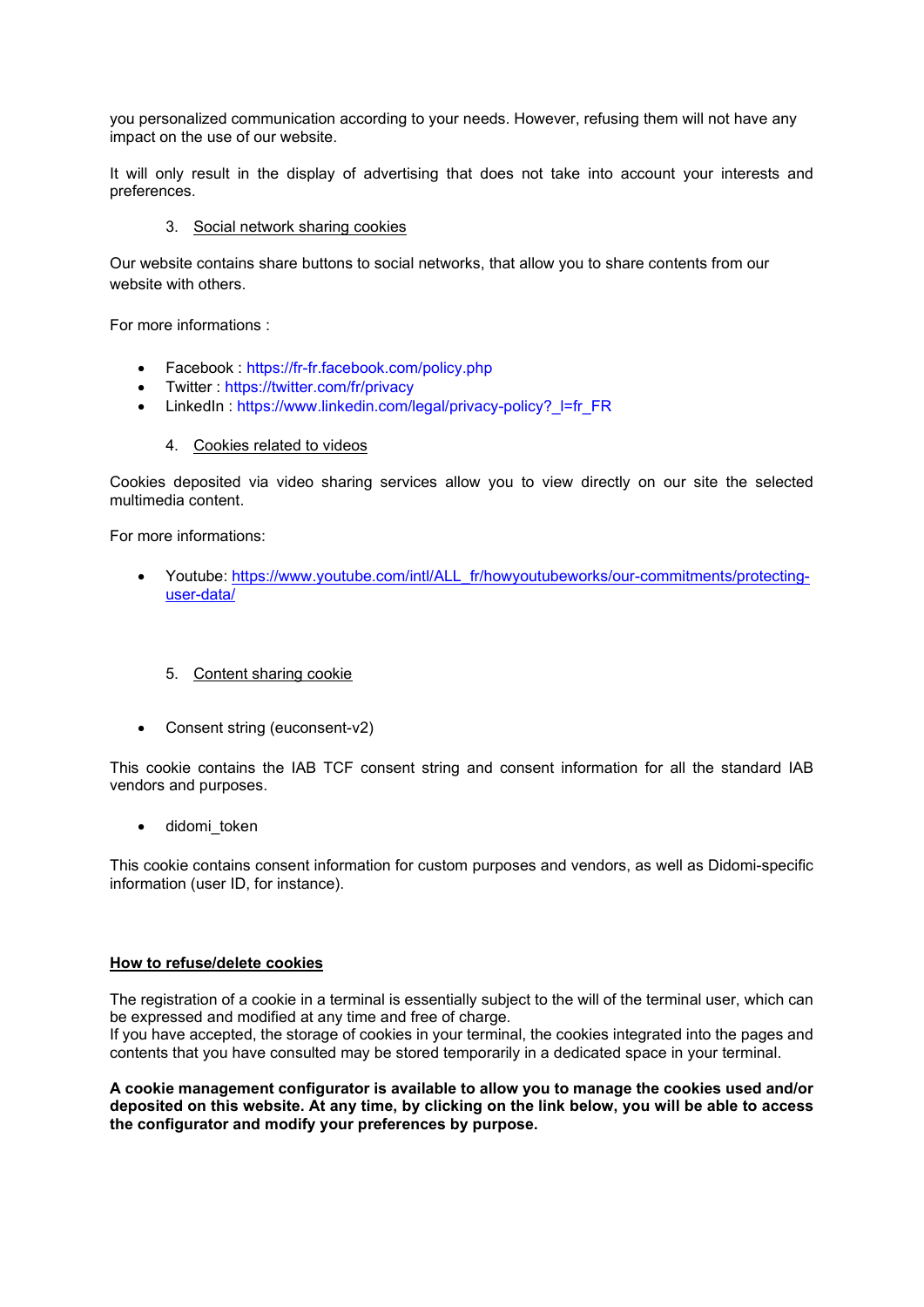**!!! Attention!!!** The taking into account of your wishes is based on a cookie. If you delete all the cookies stored in your terminal via your browser, AXUS and its partners will not be aware of your refusal and you will therefore be asked again to express your choices on cookies.

The complete blocking of your cookies via your bowser or ad-blockers (including cookies related to the operation of the website), may lead to malfunctions such as the impossibility to accessing certain pages of the website or your secure client area.

As part of the regulation, you will be asked every 6 months to confirm or change your cookie preferences, **regardless of how long they remain in effect**.

### **What cookies are used on our website and what are our partners?**

| <b>Operating cookies</b>            |                           |                                 |                                                                                           |  |  |  |
|-------------------------------------|---------------------------|---------------------------------|-------------------------------------------------------------------------------------------|--|--|--|
| Name of the cookie                  | <b>Data</b><br>controller | Cookie's<br>retention<br>period | <b>Usefulness</b>                                                                         |  |  |  |
| euconsent-v2                        | <b>AXUS</b>               | <b>Session</b>                  | <b>Consent information</b><br>for all the standard<br><b>IAB vendors and</b><br>purposes. |  |  |  |
| didomi_token                        | <b>Didomi</b>             | 13<br>months                    | User accepted the<br>compliance. Content<br>sharing cookie                                |  |  |  |
| lb_0a1df93a4e1c85915c7dcb49624cda06 | <b>AXUS</b>               | <b>Session</b>                  | <b>Security</b>                                                                           |  |  |  |
| Language                            | <b>AXUS</b>               | <b>Session</b>                  | <b>Technical: language</b><br>choice                                                      |  |  |  |
| .ASPXANONYMOUS                      | <b>AXUS</b>               | <b>30mn</b>                     | Store cookie<br>authentication                                                            |  |  |  |
| RequestVerificationToken            | <b>AXUS</b>               | <b>Session</b>                  | Anti-forgery token<br>protection                                                          |  |  |  |
| <b>DotNetNukeAnonymous</b>          | <b>AXUS</b>               | <b>Session</b>                  | Form authentication                                                                       |  |  |  |
| dnn_IsMobile                        | <b>AXUS</b>               | <b>Session</b>                  | Provide layout<br>rendering for device                                                    |  |  |  |
| ssm_au_c                            | <b>CloudFlare</b>         | <b>Session</b>                  | <b>Used to Identify</b><br>trusted web traffic.                                           |  |  |  |
| <b>Audience measurement cookies</b> |                           |                                 |                                                                                           |  |  |  |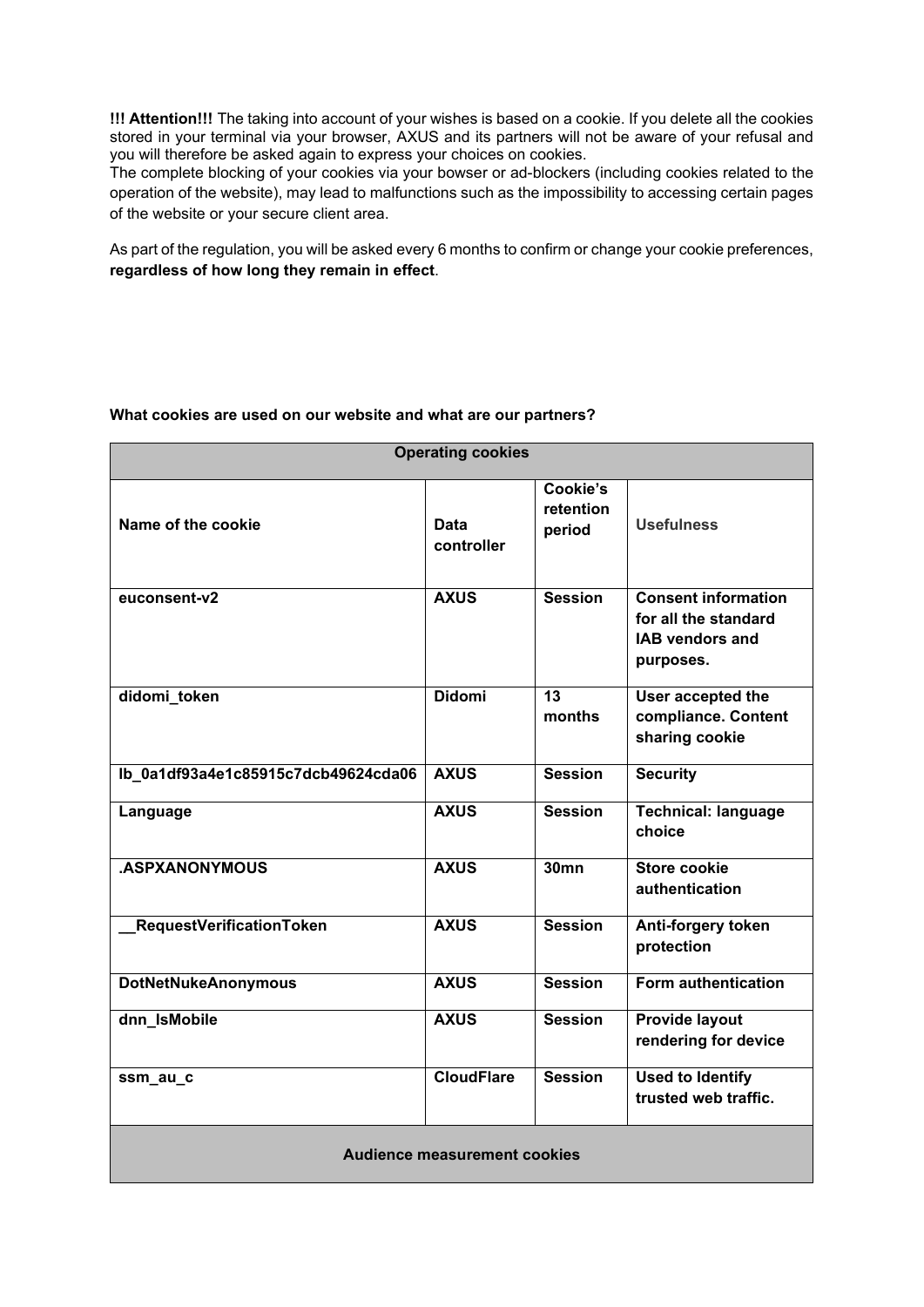| Name of the cookie                               | <b>Data</b> | Cookie's        | <b>Usefulness</b>          |  |  |
|--------------------------------------------------|-------------|-----------------|----------------------------|--|--|
|                                                  | controller  | retention       |                            |  |  |
|                                                  |             | period          |                            |  |  |
|                                                  |             |                 |                            |  |  |
|                                                  |             |                 |                            |  |  |
|                                                  |             |                 |                            |  |  |
| <b>ELOQUA</b>                                    | eloqua.com  | 13              | This cookie collects       |  |  |
|                                                  |             | months          | and transfers contact      |  |  |
|                                                  |             |                 | info from webforms to      |  |  |
|                                                  |             |                 | internal databases.        |  |  |
|                                                  |             |                 |                            |  |  |
| <b>ELQSTATUS</b>                                 | eloqua.com  | 13              | This cookie is used to     |  |  |
|                                                  |             | months          | recognize unique           |  |  |
|                                                  |             |                 | visitors to website        |  |  |
|                                                  |             |                 | pages and to track the     |  |  |
|                                                  |             |                 |                            |  |  |
|                                                  |             |                 | pages they visit           |  |  |
| <b>ELQSITEVISITED</b>                            | eloqua.com  | <b>Session</b>  | <b>Strict ModeTracking</b> |  |  |
|                                                  |             |                 | when enable                |  |  |
|                                                  |             |                 |                            |  |  |
| _gid                                             | Google      | 24 hours        | To count and track         |  |  |
|                                                  |             |                 |                            |  |  |
|                                                  |             |                 | pageviews                  |  |  |
|                                                  | Google      | 13              | <b>Used to distinguish</b> |  |  |
| $\sqrt{a}$                                       |             | months          |                            |  |  |
|                                                  |             |                 | users.                     |  |  |
| _dc_gtm_UA-8080594-1                             | Google      | 1 <sub>mn</sub> | <b>Used to throttle</b>    |  |  |
|                                                  |             |                 |                            |  |  |
|                                                  |             |                 | request rate               |  |  |
| _gcl_au                                          | Google      | 3 months        | <b>Google AdSense</b>      |  |  |
|                                                  |             |                 | performance                |  |  |
|                                                  |             |                 |                            |  |  |
|                                                  |             |                 |                            |  |  |
|                                                  |             |                 |                            |  |  |
|                                                  |             |                 |                            |  |  |
|                                                  |             |                 |                            |  |  |
| <b>Advertising cookies (personalized offers)</b> |             |                 |                            |  |  |
|                                                  |             |                 |                            |  |  |
| Name of the cookie                               | <b>Data</b> | Cookie's        | <b>Usefulness</b>          |  |  |
|                                                  | controller  | retention       |                            |  |  |
|                                                  |             | period          |                            |  |  |
|                                                  |             |                 |                            |  |  |
|                                                  |             |                 |                            |  |  |
|                                                  |             |                 |                            |  |  |
|                                                  |             |                 |                            |  |  |
|                                                  |             |                 |                            |  |  |
|                                                  |             |                 |                            |  |  |
|                                                  |             |                 |                            |  |  |
| <b>Content sharing cookies</b>                   |             |                 |                            |  |  |
| Name of the cookie                               | <b>Data</b> | Cookie's        | <b>Usefulness</b>          |  |  |
|                                                  | controller  | retention       |                            |  |  |
|                                                  |             | period          |                            |  |  |
|                                                  |             |                 |                            |  |  |
|                                                  |             |                 |                            |  |  |
|                                                  |             |                 |                            |  |  |